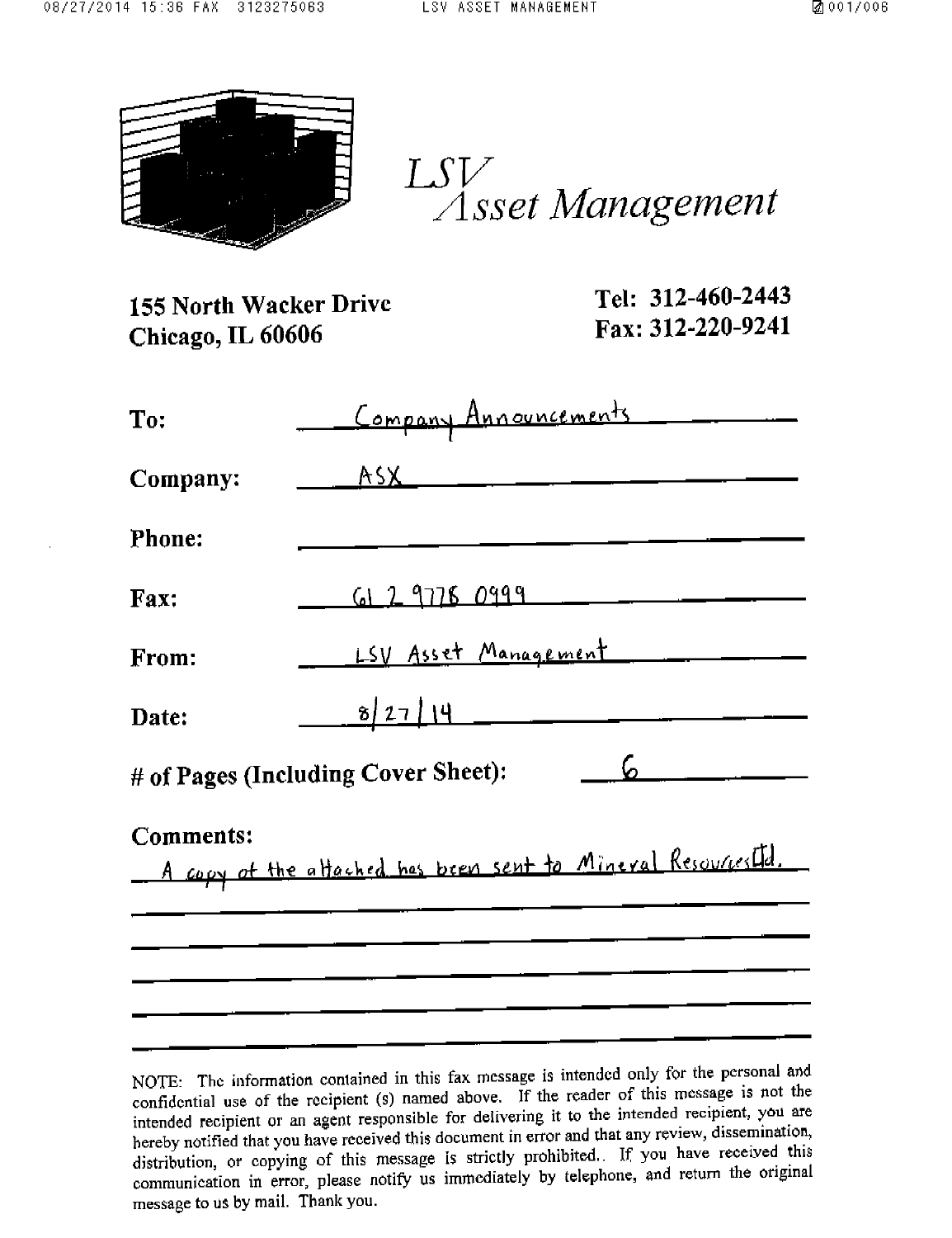LSV. Menagement

August 27, 2014

The Manager Company Announcements Office Australian Securities Exchange

Re: LSV Asset Management Substantial Holding in Mineral Resources Ltd

Dear Sir/Madam:

LSV Asset Management is providing Form 603 Notice of Initial Substantial Holder under Subsection 671B of the Corporations Act 2001 in respect of Mineral Resources Ltd shares.

LSV Asset Management has relevant interest and voting power in respect of 9,333,879 Mineral Resources Ltd shares. We have a substantial holding in Mineral Resources Ltd representing 5.003% of Mineral Resources Ltd issued capital.

Regards,

Josh O'Donnell Chief Compliance Officer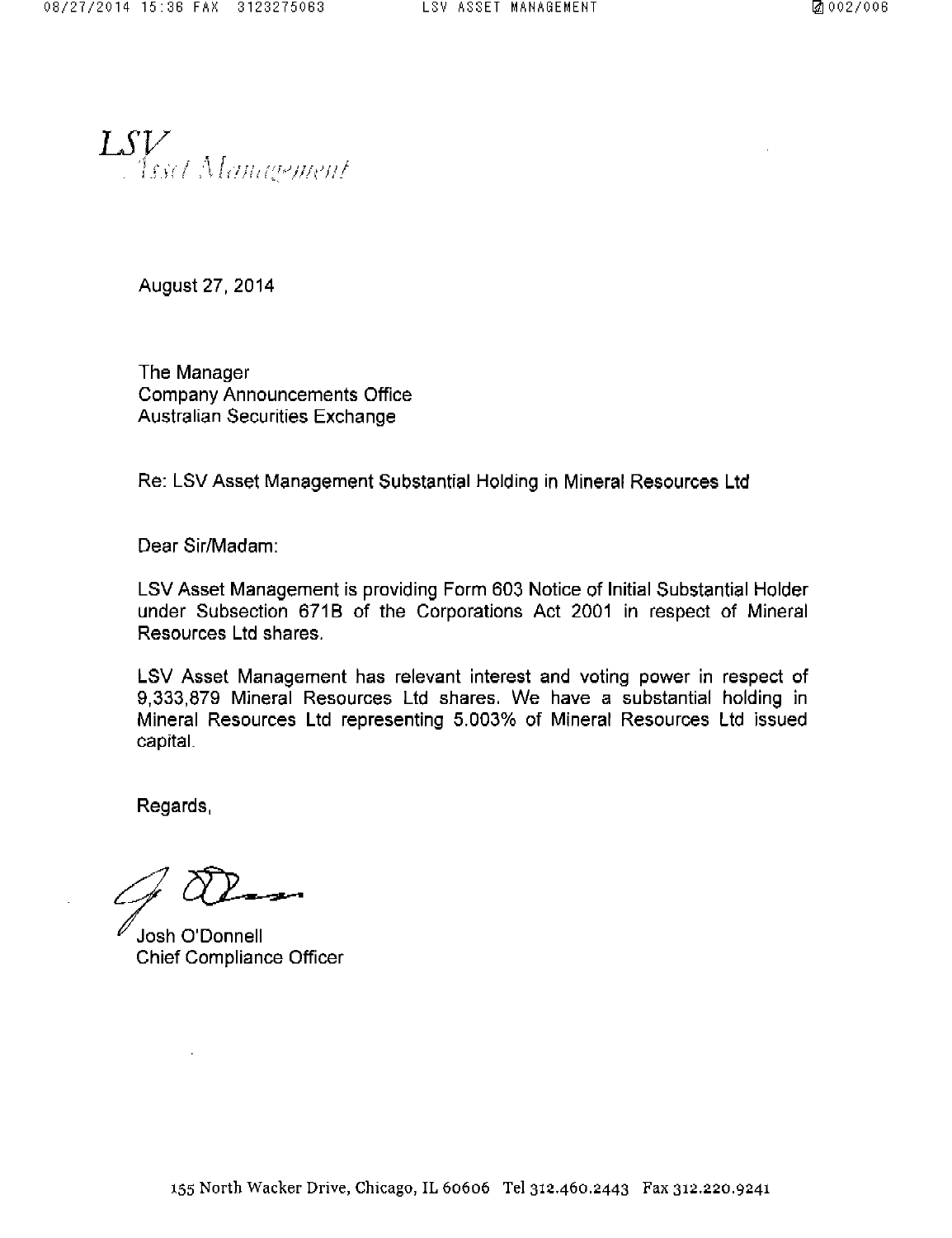603 page 1/2 15 July 2001

### **Form 603**

### Corporations Act 2001 Section 671B

### Notice of initial substantial holder

| To Company name/Scheme            | Mineral Resources Ltd       |
|-----------------------------------|-----------------------------|
| A.C.N. or A.R.S.N. 118 549 910    |                             |
|                                   |                             |
| Datalle of substantial holder (1) |                             |
| Name                              | <b>LSV Asset Management</b> |
|                                   |                             |
|                                   | . <i>.</i>                  |

| ACN/ARSN (if applicable)                  | ABRN 109438173 |  |
|-------------------------------------------|----------------|--|
| The holder became a substantial holder on | 26/08/2014     |  |

### 2. Details of voting power

The total number of votes attached to all the voting shares in the company or voting interests in the scheme that the substantial holder or an associate (2) had a relevant Interest (3) in on the date the substantial holder became a substantial holder are as follows:

| Class of securities (4)    | -------<br>Number of securities | Person's voles (5) | Voting power (6)    |
|----------------------------|---------------------------------|--------------------|---------------------|
| Fully Paid Ordinary Shares | 9 3 3 3 9 7 9                   | 9,333,879          | 5.003%<br>---<br>__ |
|                            |                                 |                    |                     |
|                            |                                 |                    |                     |
|                            |                                 |                    |                     |
|                            |                                 |                    |                     |
|                            |                                 |                    |                     |
|                            |                                 |                    |                     |
|                            |                                 |                    |                     |
|                            |                                 |                    |                     |
|                            |                                 |                    |                     |

### 3. Details of relevant Interests

The nature of the relevant interest the substantial holder or an associate had in the following voling securities on the date the substantial holder became a substantial holder are as follows:

| --------<br>Holder of relevant interest | , of relevant interest<br>Nature<br>______<br>--- | ---<br>Class and humber of securities |
|-----------------------------------------|---------------------------------------------------|---------------------------------------|
| Soo<br>Annazura                         | ---                                               |                                       |

### 4. Details of present registered holders

The persons registered as holders of the securities referred to in paragraph 3 above are as follows:

| .<br>Holder of relevant<br>interest | Registered holder of<br>securities | l Person entitled to be<br>registered as holder (8)<br>. | Class and number<br>of securities |
|-------------------------------------|------------------------------------|----------------------------------------------------------|-----------------------------------|
| See Annexure A                      |                                    |                                                          | --------                          |

### 5. Consideration

The consideration paid for each relevant interest referred to in paragraph 3 above, and acquired in the four months prior to the day that the substantial holder became a substantial holder is as follows

| Holder of relevant<br>interest | Dale of acquisition | Consideration (9) |          | Class and number<br>of securities |
|--------------------------------|---------------------|-------------------|----------|-----------------------------------|
|                                |                     | Cash              | Non-cash | ______                            |
| See Annexure B<br>.            |                     |                   |          | __                                |

### 6. Associates

The reasons the persons named in paragraph 3 above are associates of the substantial holder are as follows:

| Name and ACN/ARSN (if applicable) | Nature of association<br>. |
|-----------------------------------|----------------------------|
| N/A                               |                            |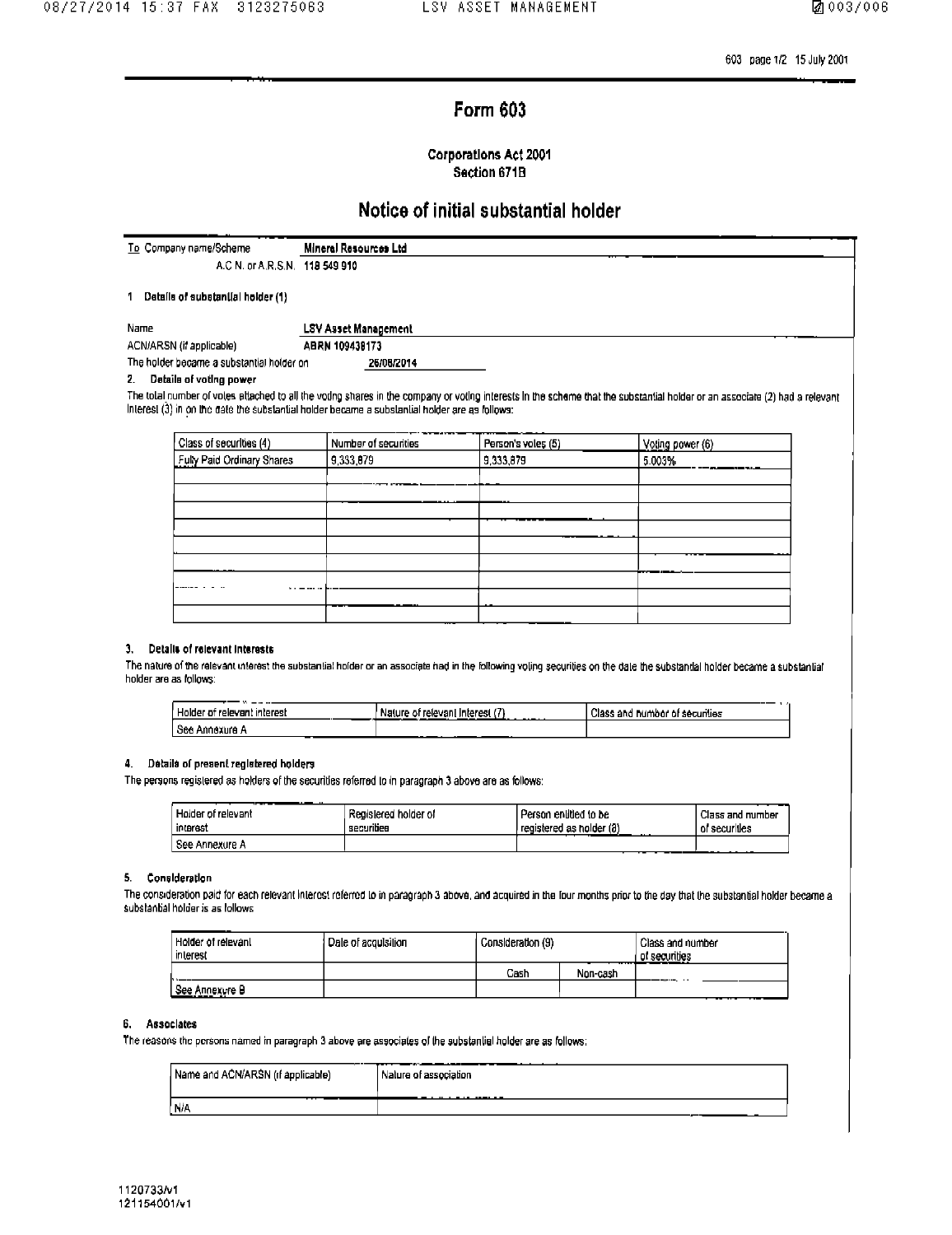603 page 2/2 15 July 2001

The addresses of persons named in this form are as follows.

| Name                 | <b>START CARD AND THE</b><br>Address                 |
|----------------------|------------------------------------------------------|
| LSV Asset Management | ---<br>' 155 N Wacker, Suite 4600, Chicago, IL 60606 |

**Signature** 

| JOSH O'DONNELL<br>pnnt name | CHIEF COMPLIANCE OFFICER<br>capacity<br>. |
|-----------------------------|-------------------------------------------|
| sign here                   | 27/08/2014<br>date                        |
|                             |                                           |

### **DIRECTIONS**

- If there are a number of substantial holders with similar or related relevant interests (eg. a corporation and its related corporations, or  $(1)$ the manager and trustee of an equity trust), the names could be included in an annexure to the form. If the relevant interests of a group of persons are essentially similar, they may be referred to throughout the form as a specifically named group if the membership of each group, with the names and addresses of members is clearly set out in peragraph 7 of the form,
- See the definition of "associate" in section 9 of the Corporations Act 2001.  $(2)$
- See the definition of "relevant interest" in sections 608 and 671B(7) of the Corporations Act 2001.  $(3)$
- The voting shares of a company constitute one class unless divided into separate classes.  $\langle 0 \rangle$
- The total number of votes attached to all the voting shares in the company or voting interests in the scheme (If any) that the person  $(5)$ or an associate has a relevant interest in.
- The person's votes divided by the total votes in the body corporate or scheme multiplied by 100.  $(E)$
- Include details of:  $(7)$ 
	- any relevant agreement or other circumstances by which the relevant interest was acquired. If subsection 671B(4) applies, a  $(a)$ copy of any document setting out the terms of any relevant agreement, and a statement by the person giving full and accurate details of any contract, scheme or arrangement, must accompany this form, together with a written statement certifying this contract, scheme or arrangement; and

any qualification of the power of a person to exercise, control the exercise of, or influence the exercise of, the voting powers or disposal of the securities to which the relevant interest relates (indicating clearly the particular securities to which the qualification applies).

See the definition of "relevant agreement" in section 9 of the Corporations Act 2001.

- If the substantial holder is unable to determine the identity of the person (eg. if the relevant interest arises because of an option)  $(8)$ write "unknown".
- Details of the consideration must include any and all benefits, money and other, that any person from whom a relevant interest was  $(9)$ acquired has, or may, become entitled to receive in relation to that acquisition. Details must be included even if the benefit is conditional on the happening or not of a contingency. Details must be included of any benefit paid on behalf of the substantial holder or its associate in relation to the acquisitions, even if they are not paid directly to the person from whom the relevant interest was acquired.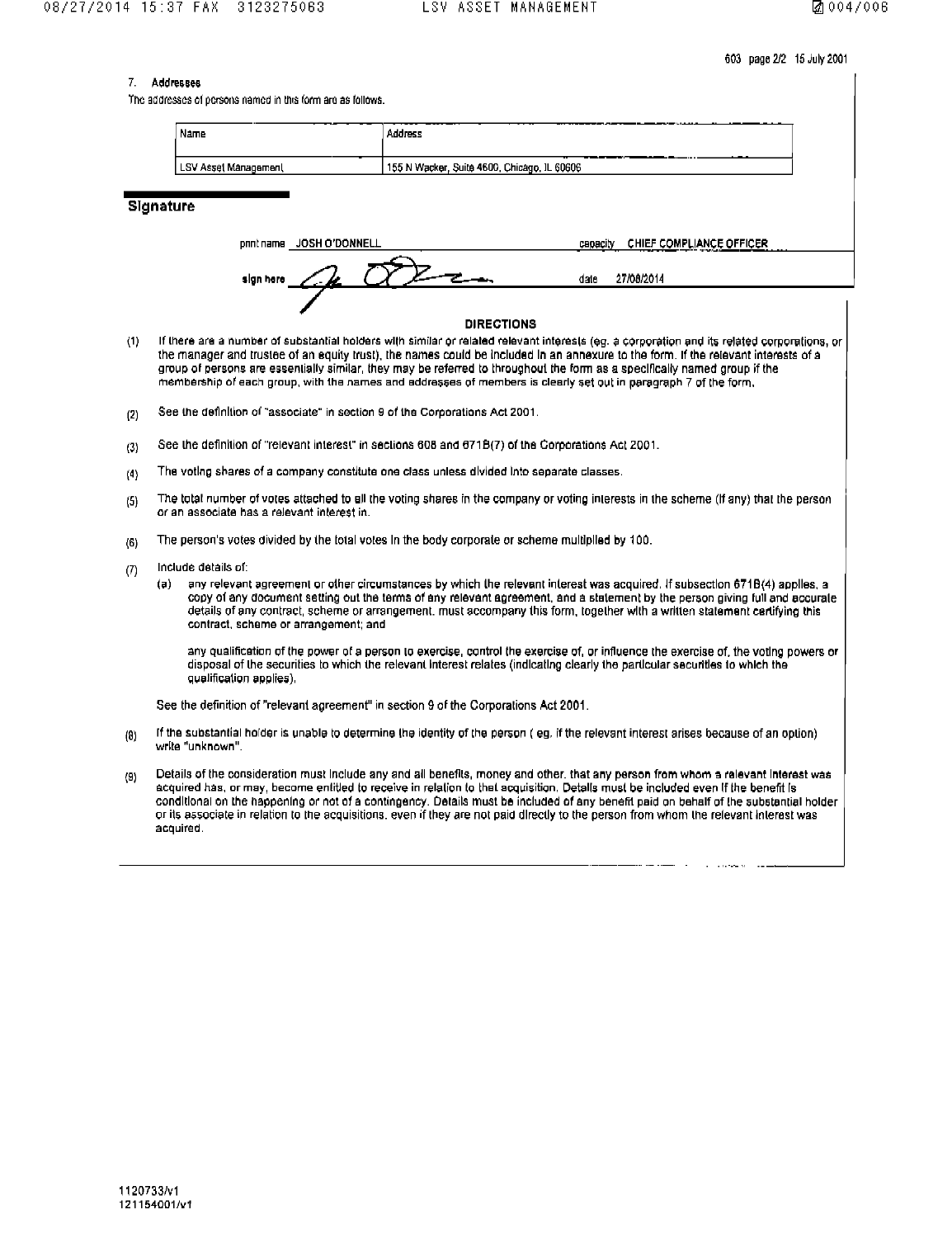|                                        | Form 603: Notice of initial substantial holder | from LSV Asset Management dated 27 August 2014 |
|----------------------------------------|------------------------------------------------|------------------------------------------------|
| This is Annexure 'A referred to in the |                                                |                                                |
|                                        |                                                |                                                |

COMPANY: MINERAL RESOURCES LTD (ACN 118 549 910)

## DETAILS OF RELEVANT INTERESTS

| <b>HOLDER OF RELEVANT INTEREST</b> | NATURE OF RELEVANT INTEREST             | <b>CLASS AND NUMBER OF SECURITIES</b> |
|------------------------------------|-----------------------------------------|---------------------------------------|
|                                    | Power to for to controll exercise vote  | 9,333,879 Fully paid ordinary shares  |
|                                    | and/or dispose of the securities as     |                                       |
|                                    | discretionary investment manager or     |                                       |
| LANGUARAN LISSA ASI                | adviser of superannuation funds, pooled |                                       |
|                                    | superannuation trusts and managed       |                                       |
|                                    | al vestment schemes and pursuant to     |                                       |
|                                    | nvestment management agreements.        |                                       |

# DETAILS OF PRESENT REGISTERED HOLDERS

| <b>HOLDER OF RELEVANT INTEREST</b> | REGISTERED HOLDER OF SECURITIES | PERSONS ENTITLED TO BE A REGISTERED<br>HOLDER | <b>CLASS OF SECURITIES</b> | <b>CLASS &amp; NUMBER OF SECURITIES</b> |
|------------------------------------|---------------------------------|-----------------------------------------------|----------------------------|-----------------------------------------|
| <b>SV ASSET MANAGEMENT</b>         | <b>BNP PARIBAS</b>              | <b>BNP PARIBAS</b>                            | Fully paid ordinary shares | 65,700                                  |
| <b>SV ASSET MANAGEMENT</b>         | BNY MELLON                      | <b>BMA ANEITOM</b>                            | Fully paid ordinary shares | 3,799.000                               |
| <b>SV ASSET MAMAGEMENT</b>         | <b>SHAGE</b>                    | <b>CHASE</b>                                  | Fully paid ordinary shares | 1,090,182                               |
| LSV ASSET MANAGEMENT               | <b>СТРАМК</b>                   | <b>CITIBANK</b>                               | Fully paid ordinary shares | 80,500                                  |
| LSV ASSET MANAGEMENT               | <b>COMERICA BANK</b>            | <b>COMERICA BANK</b>                          | Fully paid ordinary shares | 46,200                                  |
| LSV ASSET MANAGEMENT               | 9<br>2                          | 9<br>Z                                        | Fully paid ordinary shares | 104,100                                 |
| LSY ASSET MANAGEMENT               | NORTHERN TRUST                  | <b>LSDRL AGENLEON</b>                         | Fully paid ordinary shares | 1433.400                                |
| LSV ASSET MANAGEMENT               | 높                               | E                                             | Fully paid ordinary shares | Si<br>Si                                |
| LSV ASSET MANAGEMENT               | STATE STREET                    | STATE STREET                                  | Fully paid ordinary shares | 2,168,197                               |
|                                    |                                 |                                               |                            |                                         |

9,333,879

■ 005/006

America A, 17. 1.1, Fum 603